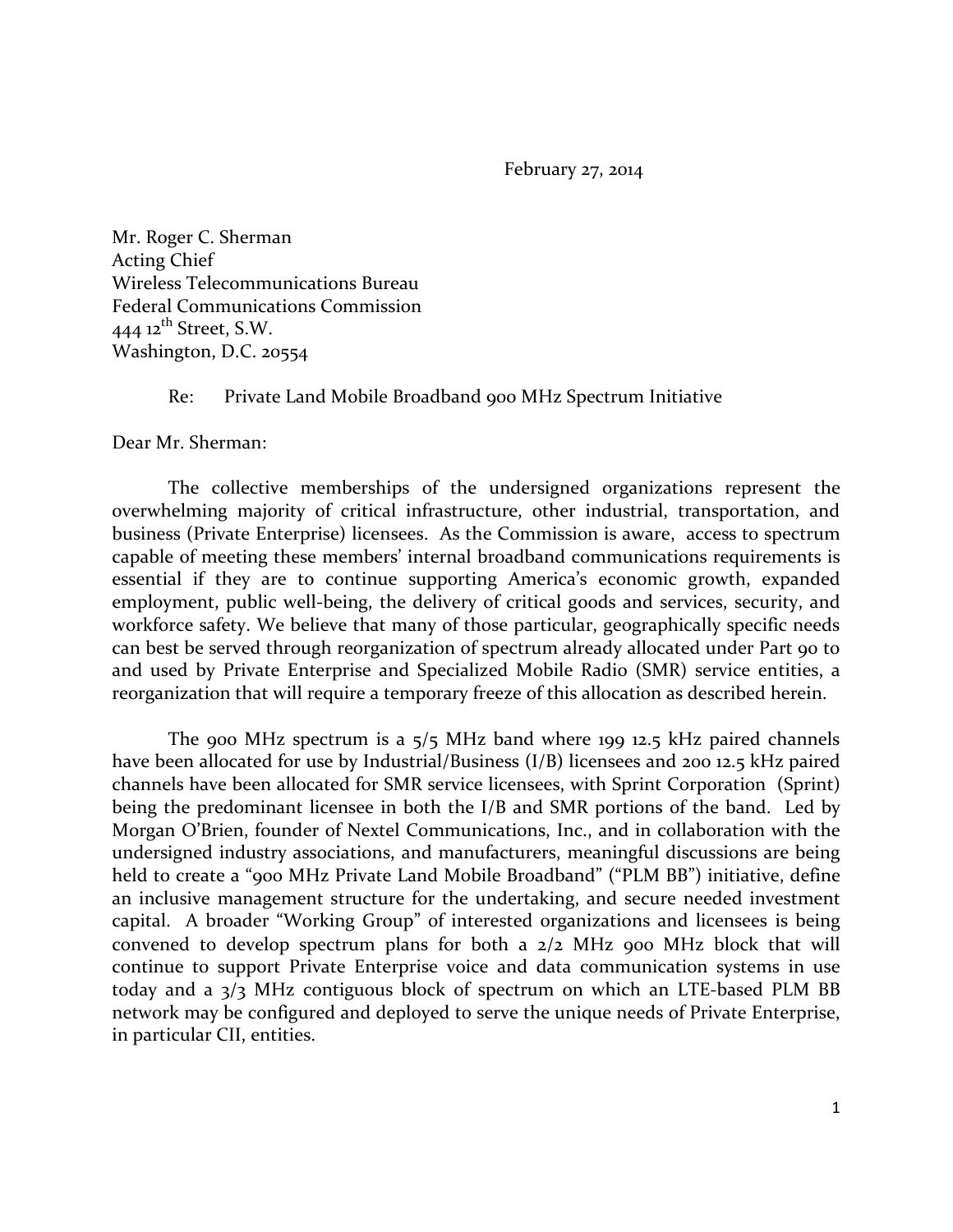It is anticipated, consistent with prior instances in which new technologies have been introduced into an existing band, that the PLM BB licensee entity would fund, as necessary, the costs to migrate licensees to the 2/2 MHz portion of the band reserved for private internal communication uses if they do not wish to join the PLM BB network.

Time is needed in order that the parties may develop a plan for the PLM BB initiative in concert with the Commission and stakeholders. During this critical development phase, it is necessary to maintain, to the maximum extent possible, the current spectrum environment so that private internal communications may continue to be supported while the PLM BB plan is developed.

With that in mind, we seek the FCC's support to implement a six-month licensing freeze on applications from entities that do not already hold a 900 MHz license in the market requested. Under this approach, current 900 MHz licensees would be permitted to expand geographic coverage or channel capacity to serve ongoing business communication requirements while the PLM BB plan is more fully defined. New applicants, however, would be prohibited.

Introducing broadband capability to the 900 MHz band will be complicated but is absolutely necessary if Private Enterprise - in particular critical infrastructure industries broadband interests are to be met. Recognizing the difficulty of securing adequate "green space" spectrum even for these vital communications needs, this vision does not require a reallocation of spectrum. Rather, it will allow incumbent licensees the opportunity to reorganize and introduce a new technology in a band that is already allocated for their use. We see this as a unique spectrum approach that will provide the benefits of broadband technology tailored uniquely to member requirements. However, in recognition of the complexity of developing and implementing the PLM BB initiative, the undersigned stakeholders emphasize that by submitting this request for a freeze, they are not under an obligation to agree to a plan and may individually withdraw from development and/or support of the plan and the freeze.

We seek the FCC's assistance and cooperation first by implementing a "light application freeze" for which there is substantial precedent. To that end, we would appreciate the opportunity to meet with the FCC's leadership to answer questions and secure the agency's guidance regarding this spectrum development opportunity.